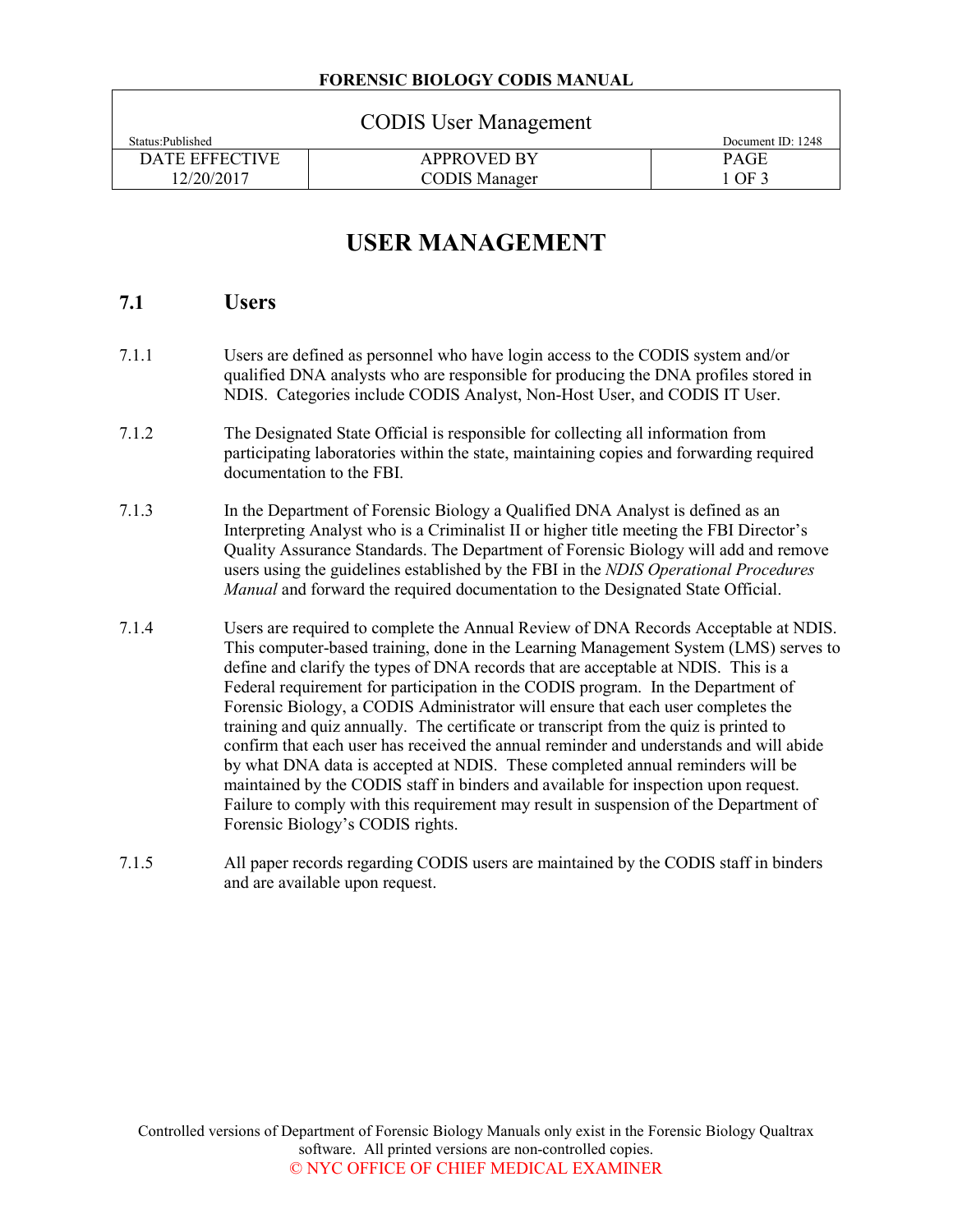#### **FORENSIC BIOLOGY CODIS MANUAL**

| <b>CODIS User Management</b> |                      |                   |  |  |  |
|------------------------------|----------------------|-------------------|--|--|--|
| Status: Published            |                      | Document ID: 1248 |  |  |  |
| DATE EFFECTIVE               | <b>APPROVED BY</b>   | <b>PAGE</b>       |  |  |  |
| 12/20/2017                   | <b>CODIS Manager</b> | 2 OF 3            |  |  |  |

# **7.2 Adding a User to NDIS**

- 7.2.1 To add a user to NDIS, the Designated State Official will send a letter to the NDIS custodian requesting the addition. The Department of Forensic Biology is responsible for forwarding to the Designated State Official the following documentation for each user being added:
	- FD-484: Privacy Act explanation.
	- FD-258: Fingerprint (10 print) card; two copies.
	- FD-816: Background Data Information form.
	- CODIS User Information form
	- Naturalization, US Birth Abroad, or Work Authorization ("Green Card" documentation, if applicable (not needed for US citizens born in the US)
- 7.2.2 The start date for each new user is upon notification by the SDIS custodian of each new user approval.
- 7.2.3 Once documentation has been received that the new user has been added to NDIS and SDIS, CODIS staff will contact CODIS IT users in OCME IT in order to have the user added into Domain CODIS Analyst within the CODIS server; and create the user's account within the software.
- 7.2.4 Users who were previously CODIS users at other CODIS laboratories may be able to be transferred from the previous lab, with case-by-case approval from the FBI, without a new background check and related paperwork. There is generally a six-month time limit.

# **7.3 Removing a User From NDIS**

- 7.3.1 There are two ways to remove a user from NDIS:
- 7.3.1.1 A Stop Date is set for the user: this allows previous data from the user to remain in the system, but no further data will be accepted - this is the method the Department of Forensic Biology currently uses.
- 7.3.1.2 User identification is deleted: this will delete some or all data associated with the user, including any profiles entered or modified by that user.
- 7.3.2 Designated State Official will request the removal of a user if any of the following conditions occur:
	- The user may leave employment at a participating laboratory or a change of duties makes it inappropriate to continue access to NDIS